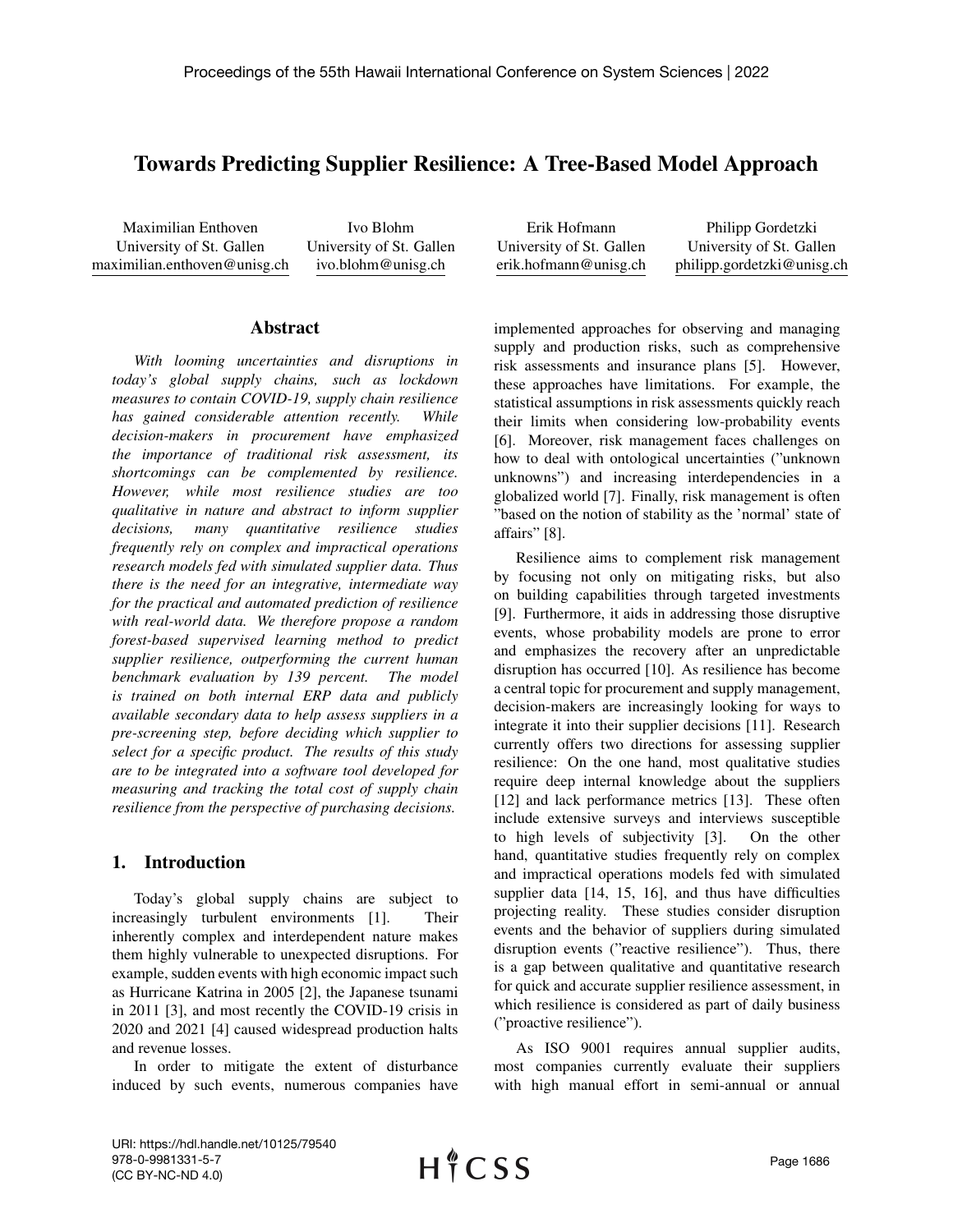periods retrospectively [17]. Meanwhile, procurement professionals have an abundance of data at their fingertips: in-house ERP systems containing supplier information, historical orders, and delivery data as well as a plethora of external data sources regarding (disruption) events. However, they are often overwhelmed on how to employ this data to foster adequate decision-making. Thus, they are in need of a practical and fast solution that guides them on how resilient a supplier is and will be in the future. Machine learning approaches can tackle this challenge and detect previously unknown relationships in large data sets well [18]. We therefore conclude that the intelligent use of this data for the practical operationalization of resilience to inform supplier decisions is a relevant topic of investigation, resulting in the following research question:

*RQ: How can the resilience of a supplier be accurately predicted with the help of primary ERP and publicly available secondary data?*

From a scientific perspective, this study aims to contribute to closing the gap between qualitative and quantitative resilience research and simplify resilience operationalization and prediction. From a practical perspective, the study aims to make use of easily accessible data to empower procurement professionals with an automated supplier resilience assessment solution to intelligently and proactively inform supplier decisions.

In the following sections, related work to resilience and especially its operationalization is presented. Afterwards, the methodology including data preparation and model development are described. The results are presented, benchmarked against the current approach, and discussed, before we summarize and conclude our study with a future outlook.

# 2. Related Work

# 2.1. Supply Risks and Uncertainty

Supply chain risks and uncertainty can cause events that disrupt the flow of material and goods in the supply chain [19, 20]. While some use both concepts interchangeably, a clear distinction is needed [9].

Supply chain risks have been studied since 1980 to assess the expected costs for a supply chain failure [20]. Through risk assessment, events such as data loss or natural disasters are associated with a concrete probability of occurring and the expected economic impact [21, 22]. To calculate the probability distribution of a risk, historical data or expert knowledge can be used [23, 24].

Uncertainty, on the flip side, entails unpredictable events such as a pandemic or a tsunami [25], that have not been encountered yet or that fall outside past experience [9]. Traditional risk assessment approaches have difficulties portraying this uncertainty, as they lack historical information and thus cannot predict the impact of control actions [26]. Events like the Japanese tsunami, with high impact and low probability (HI/LP), are driven by uncertainty and require decision-makers to design supply chains that withstand unplanned disruptions [9]. To complement risk assessment and enable handling of HI/LP-events, companies can leverage solutions to build and track resilience [6].

## 2.2. Resilience

The term resilience can be found in many different disciplines (e.g., psychology and biology), however the focus of this study lies on resilience of companies within their supply chains. One of the most accepted definitions is by Fiksel (2006), who defines resilience as "the capacity of an enterprise to survive, adapt and grow in the face of turbulent change" [8]. Complementary to traditional risk management [6], resilience allows companies to cope with uncertain environments filled with HI/LP events [10]. Resilience may be perceived from two perspectives: proactive and reactive. Proactive resilience follows a business continuity narrative [3] and aims to keep company performance as high as possible at all times, agnostic to specific disruption events [27]. In contrast, reactive resilience focuses on disaster management by suggesting case-by-case strategies for quickly and effectively recovering after disruptions [28]. While reactive resilience is more idiosyncratic towards individual cases, it is not suited for a usage on daily basis [29].

However, resilience is still an abstract term difficult to grasp to many researchers and practitioners alike [13]. Thus, in order to operationalize it, authors have proposed single metrics [30, 31, 32, 33], compared multiple metrics [4, 34, 35] and created indices to aggregate various correlated metrics [3, 14, 36, 37, 38].

In general, resilience metrics in literature are often based on company performance in terms of economic output. Performance metrics take into account disruption severity and recovery time [36] and measure the impact of disruptions on a company's performance [10, 33]. Furthermore, authors have proposed various measurements for performance-based resilience, like lead time deviation [30, 32], on-time delivery [4, 16, 33, 39], sales volume [40] or expected availability [31]. As decision-makers are interested not only in resilience but also in the economic impact of their actions, many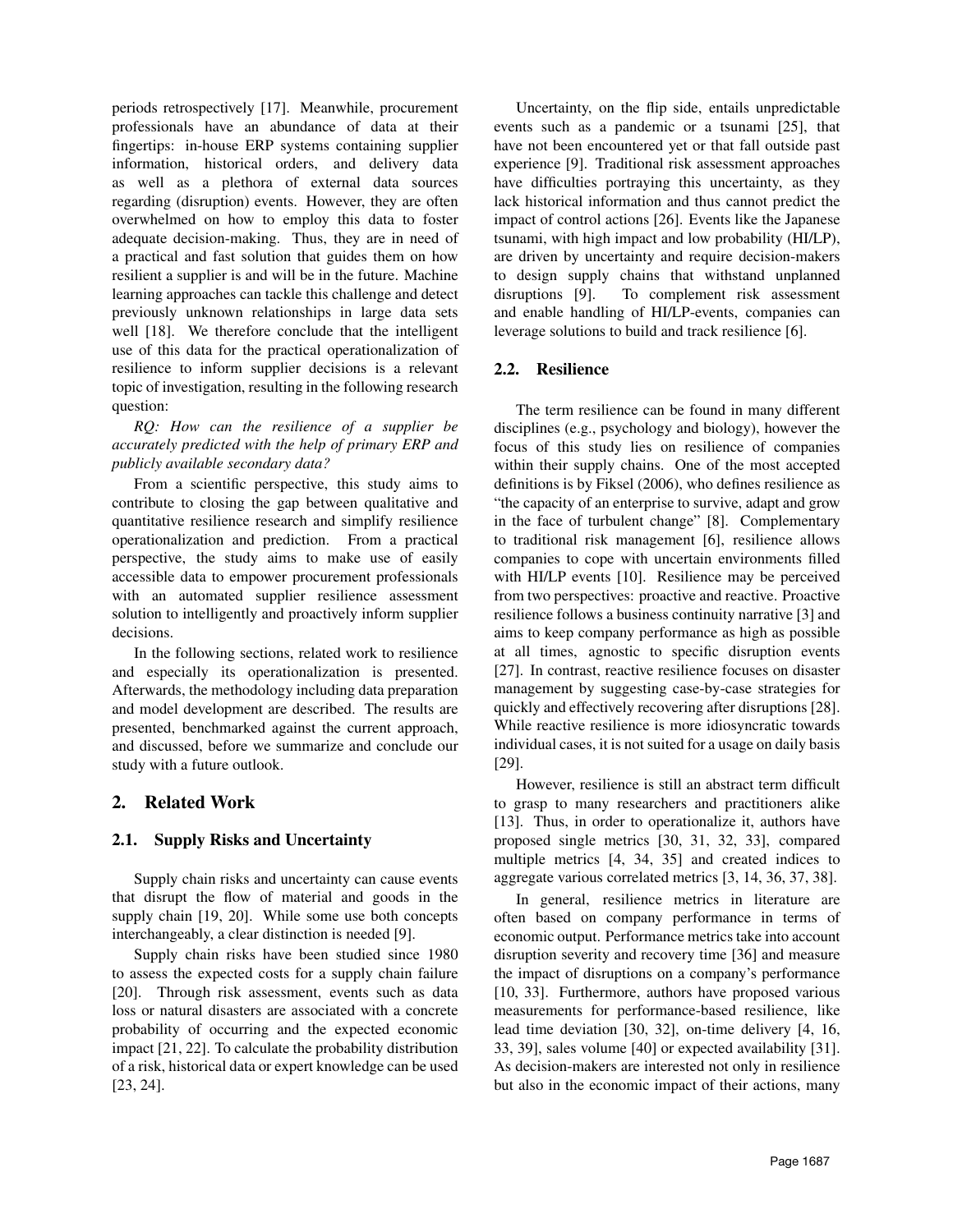models additionally include cost metrics [30, 31, 32, 33].

Aside single metric approaches, authors also built models with multiple values to measure resilience. For example, Ivanov (2020) predicted the impacts of epidemic outbreaks and compared production-inventory dynamics, estimated lead time service level, financial performance and lead-time performance [4]. Analyzing eleven indicators, Cardoso et al. (2015) suggest network design indicators for active planning of resilient supply chain and centralization indicators for reporting the dynamics of the network [34]. Three robustness measure and one recoverability measure are proposed by Li et al. (2020), who argue that decision-makers should focus on key characteristics of the supply chain [35].

Composite indices based on linear models are suited for supply chain resilience, as long as performance indicators are without synergy and conflict effects [36]. The SCRAM-Tool developed by Pettit et al. (2013) can be used to measure the supply chain resilience of a company, aggregating the resilience gaps proposed by Pettit et al. (2010) [3, 6]. Using a Bayesian network approach, Hosseini & Ivanov (2019) combine vulnerability and recoverability of companies in a supply network to a resilience index with ripple effect considerations [14].

According to Sheffi & Rice (2005), resilience is measured by the performance of suppliers [10]. It is along with quality and delivery history the most important factor for supplier selection [41, 42]. While currently multiple indices exist for measuring supplier resilience, most companies do not make use of them, as they are impractical in terms of length and input effort or extremely case-specific. The go-to solution in companies nowadays is a subjective supplier evaluation, where soft factors are intuitively rated on a scale and averaged to achieve a score. These solutions often lack speed, objectivity, and accuracy for tracking suppliers and further decision-making. In the literature, we have not found a speedy and accurate supplier resilience measurement solution based on real-world data that is simple to use and requires little manual input. This study focuses on a practical, rapid, and automated approach to operationalize resilience for procurement professionals beyond subjective supplier evaluation. Therefore, this study measures resilience through the supplier service indicated by on-time deliveries, as proposed by Carvalho et al. (2011) and Cavalcante et al. (2019) [16, 33]. However, their models lack real-world application by using simulated supplier data based on assumptions and statistical distributions.

# 3. Methodology

In order to address the research question, the study uses a supervised machine learning approach divided in three phases (Figure 1). The first phase consists of data collection and exploratory analysis of company-internal supplier data and complementary secondary data, aggregated to a feature set of independent variables. From the order history, a ternary supplier resilience metric is calculated, which constitutes the dependent variable. Following the data collection phase, the second phase includes the development, training and application of a multi-variable supervised machine learning model, aiming to predict the resilience of the current and new suppliers. The final phase is dedicated to compete the performance of our model against the current subjective supplier resilience evaluation.

The data for this study is provided from a key partner within a research consortium from the Swiss manufacturing industry. With a revenue of 150 million Swiss Francs, the company is one of the global leaders for switch gear development as well as control technology for electrical infrastructure products. Their purchasing volume of 90 million Swiss Francs is designated for product groups including raw materials (i.e., copper and aluminum) as well as electrical components. In general, the company has not been strongly affected from the COVID-19 crisis and is seeking for a simple solution for daily use. A profile of the case study company is presented in Table 1.

|                                  | Revenue (2020) CHF 150 million |
|----------------------------------|--------------------------------|
| Purchasing volume CHF 90 million |                                |
| Number of suppliers              | 436                            |
| % suppliers in Switzerland       | - 66%                          |
| $%$ suppliers in Europe (no CH)  | 32%                            |
| $%$ suppliers rest               | $1\%$                          |
|                                  |                                |

Table 1. Company profile

While 66 percent of their suppliers are located in Switzerland, 32 percent are located in Europe (excl. CH) and 1 percent in the rest of the world.

# 3.1. Preparing the data

In the first phase, we analyzed the supplier data and order history data from our partner company. The order data included a list of all orders made by the purchasing department over the past 3 years. It contained 27'144 historical entries from 436 unique suppliers.

In a next step, we systematically selected resilience elements from literature, which could be represented by quantitative metrics. To achieve generalization and application of our model beyond our partner, we agreed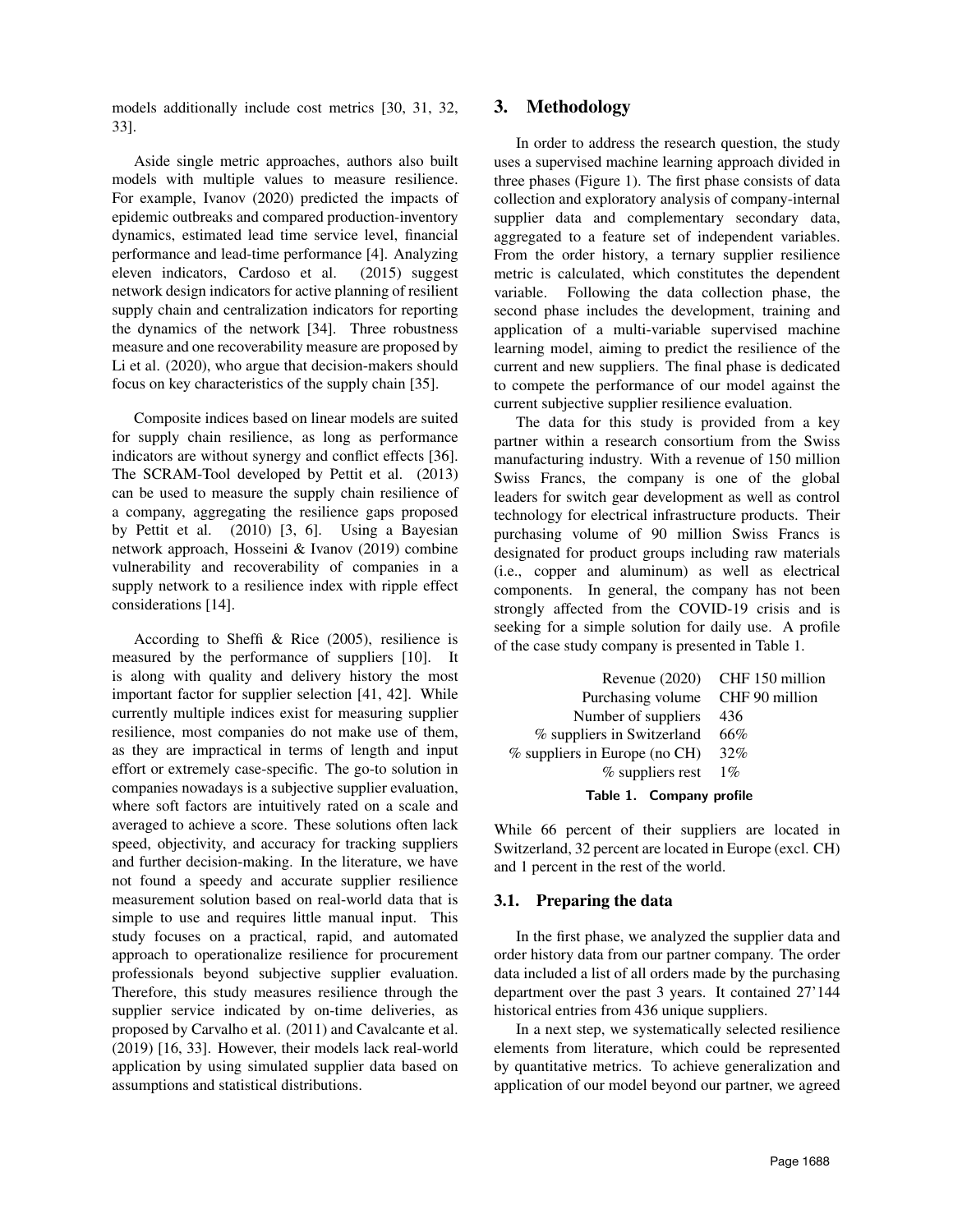

Figure 1. Proposed method pipeline for predicting supplier resilience.

on three kinds of data within the research consortium: Data already stored in internal ERP systems by all the consortium members (e.g., revenue of the supplier, use of multiple sourcing), data that can automatically be fetched from external data sources (e.g., currency volatility and country risk data, such as the one year volatility [43] and the World Risk Index [44], as well as subjective evaluations on the supplier, obtained during negotiation and first contact. The responsible procurement employees rated the reachability [6, 45, 46, 47, 48], friendliness [6, 48], price in relation to market price [6, 45], the political stability [6] and flexibility [6, 45, 46, 47, 49] of the supplier on a four-point Likert scale. This allows the model to profit from human expertise and obtain company specific information.

Our aim was to build a set of independent features:

$$
\mathcal{X} = \{x_1, \dots, x_n\}, \ x_i \in \mathbb{R}^m,\tag{1}
$$

where  $n$  is the number of suppliers and  $m$  is the number of features. After merging both the supplier data set inferred from the order history and the external data sources, a final data set could be prepared. We extracted the procurement volume of a supplier [6], if the delivered product is success-critical [6, 45, 46, 47], if multiple sourcing for the supplier's product is available [6, 45, 46, 47], the supplier's revenue [6], and the language of correspondence with the supplier [6, 45, 47]. Additionally, the location of the supplier and the used currency allowed us to derive the world risk index [6] and the currency volatility [6] through automated access to external data sources. Lastly, the company evaluated the 98 suppliers with highest revenue to the above listed subjective features. All these features map resilience elements mentioned in literature, as illustrated in Table 2.

#### 3.2. Preparing the resilience metric

Let the dependent target variable set be

$$
\mathcal{Y} = \{y_1, ..., y_n\}, \ y_i \in \{0, 1, 2\},\tag{2}
$$

where 0 stands for "not resilient", 1 stands for "partially resilient", and 2 stands for "resilient". Following a similar approach as [50, 51], we compare the results to a human benchmark in the final phase and therefore choose a discrete ternary classification set.

While recent studies suggest to measure resilience solely according to the service level and fault quantity [4, 16, 33], we propose the additional penalization of delays by the severity. High delays of success-critical products have led to production stops in the past and are used to assess supplier reliability by numerous studies [4, 16, 33, 39]. Thus, from the order history, we extracted the service level in terms of planned and actual delivery dates per order, such that each for each supplier  $i \in \{1, ..., n\}$  the following sequence can be defined:

$$
S_i = \{\sigma_1^{(i)}, ..., \sigma_{p(i)}^{(i)}\} \in \mathbb{Z},
$$
\n(3)

where  $\sigma_j^{(i)}$  is the deviation in days from the agreed delivery date of the  $k$ th delivery from supplier  $i$  and  $p(i)$  is the total number of deliveries from a supplier *i.*  $\sigma_j^{(i)} > 0$  implies a late delivery, whereas  $\sigma_j^{(i)} < 0$ implies an early delivery. We define as the subset of  $S_i$ the subset of all non-zero elements:

$$
\mathcal{S}_i^{\pm} = \{ \sigma_j^{(i)} \in \mathcal{S}_i \mid \forall j \in \{1, ..., p(i)\}, \ \sigma_j^{(i)} \neq 0 \}. \tag{4}
$$

The service level of a supplier  $i$  can then be calculated as:

$$
\alpha_i = 1 - \frac{\|\mathcal{S}_i^{\pm}\|}{\|\mathcal{S}_i\|} \tag{5}
$$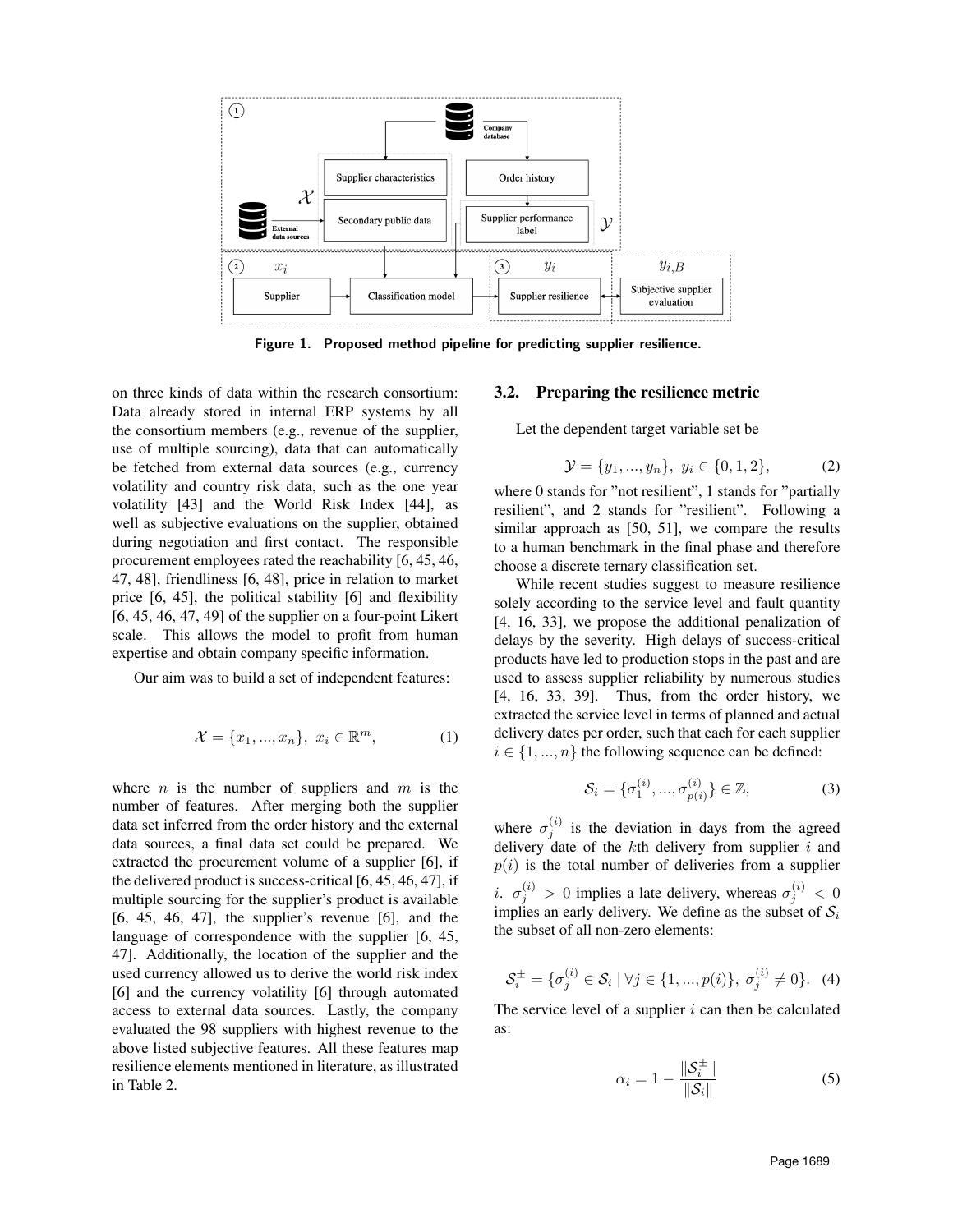| Feature                  | Number set       | <b>Resilience elements</b>                                                 |
|--------------------------|------------------|----------------------------------------------------------------------------|
| Procurement volume       | $\mathbb{Z}^+$   | Complexity, Capacity [6]                                                   |
| Success-critical product | $\mathbb B$      | Collaboration [6, 45, 46], Security $[6, 45]$ , Integration $[47]$         |
| Multiple sourcing        | $\mathbb B$      | Flexibility in sourcing [6, 46] Adaptability [6],                          |
|                          |                  | Robustness, Redundancy [45, 47]                                            |
| Revenue                  | $\mathbb{R}^+$   | Financial strength [6]                                                     |
| Currency volatility      | $\mathbb{R}^+$   | External pressures, Sensitivity [6]                                        |
| Political stability      | $\{0, 1, 2, 3\}$ | Turbulence, Security [6]                                                   |
| Reachability             | $\{0, 1, 2, 3\}$ | Anticipation [6], Visibility [6, 45, 46, 47, 48],                          |
|                          |                  | Information sharing [46, 47]                                               |
| <b>Friendliness</b>      | $\{0,1,2,3\}$    | Organization [6], Trust [48]                                               |
| Market price             | $\{0, 1, 2, 3\}$ | Market position [6, 45], External pressures [6]                            |
| German correspondence    | $\mathbb B$      | Collaboration $[6, 45, 47]$                                                |
| Flexibility              | $\{0, 1, 2, 3\}$ | Flexibility in order fulfillment, Dispersion [6], Agility [45, 46, 47, 49] |
| World Risk Index         | [0, 100]         | Deliberate threats [6]                                                     |

Table 2. Overview of features of the data set  $\mathcal X$  and associated resilience elements.

Being an element in  $[0, 1]$ , it includes the quotient between the cardinality of all non-zero elements and the cardinality of the total set. This definition of service level is currently widely used [52]. Therefore a high number of non-zero elements is penalized, resulting in low  $\alpha_i$ , an indication of a low service level performance. In order to take into account the extent of delay, we penalize the service level with the help of the deviation from the agreed delivery date in days, following Kamalahmadi & Parast (2015) [53]. Therefore, comparing two suppliers with the same service level but with different average deviations, the one with the higher deviation is penalized more heavily. We define the delay penalty of a supplier  $i$  as follows:

$$
\beta_i = 1 - \frac{\sum_{z \in \mathcal{S}_i^{\pm}} |z| - \min_i \sum_{z \in \mathcal{S}_i^{\pm}} |z|}{\max_i \sum_{z \in \mathcal{S}_i^{\pm}} |z| - \min_i \sum_{z \in \mathcal{S}_i^{\pm}} |z|} \quad (6)
$$

It sums the absolute number of deviation days and normalizes this to a scale  $[0, 1]$ . Note that both positive (late) and negative (early) deviations are penalized. While late deliveries may result in production halts and customer dissatisfaction, early deliveries may pose challenges in terms of storage, shelf life, and early payment requests. We then multiply the service level with the delay penalty to arrive at the continuous target variable:

$$
\tilde{y}_i = \alpha_i \beta_i \in [0, 1].\tag{7}
$$

The company provided us with a supplier evaluation list, in which the responsible purchasers have rated the most important existing suppliers with values in the set  $\mathcal{Y}_B = \{0, 1, 2\}$ . The evaluation is done yearly, and is based on subjective evaluation and heuristics. Afterwards, the team takes action on poorly rated supplier to improve their score in the future. This evaluation is neither based on hard performance metrics nor on scientific methods, but rather on "gut feeling" of decision-makers. In order to make our target variable  $y_i$ directly comparable to the human baseline benchmark, which includes a ternary subjective evaluation of each supplier, we transform the continuous variable  $\tilde{y}_i$  into a discrete one by introducing the thresholds  $t_0$  and  $t_1$ :

$$
y_i = \begin{cases} 0 & \text{if } \tilde{y}_i < t_0 \\ 1 & \text{if } t_0 \le \tilde{y}_i < t_1 \\ 2 & \text{if } t_1 \le \tilde{y}_i \end{cases}
$$
 (8)

Internal thresholds that allow variable discretization are often used (e.g., in credit scoring systems) to enable easy interpretation of results and justify specific decisions [54]. The thresholds  $t_0$  and  $t_1$  were chosen to match the distribution of the subjective evaluation and confirmed subsequently in an interview with the company. This hints to the fact that anyone with a penalized service level of around 93 percent is highly reliable, whereas the range from 89 percent to 93 percent is fairly reliable, and anything under that is considered "bad performance".

Due to lacking order history or erroneous order entries,  $y_i$  was only available for 75 samples. The remaining 23 labels were then generated through Multivariate Imputation through Chained Equations (MICE), the most common and generalizable imputation method to make up for missing data [55]. In Figure 2, the distribution of the service level  $\alpha_i$ , the delay penalty  $\beta_i$ , and the target variable  $\tilde{y}_i$  is demonstrated.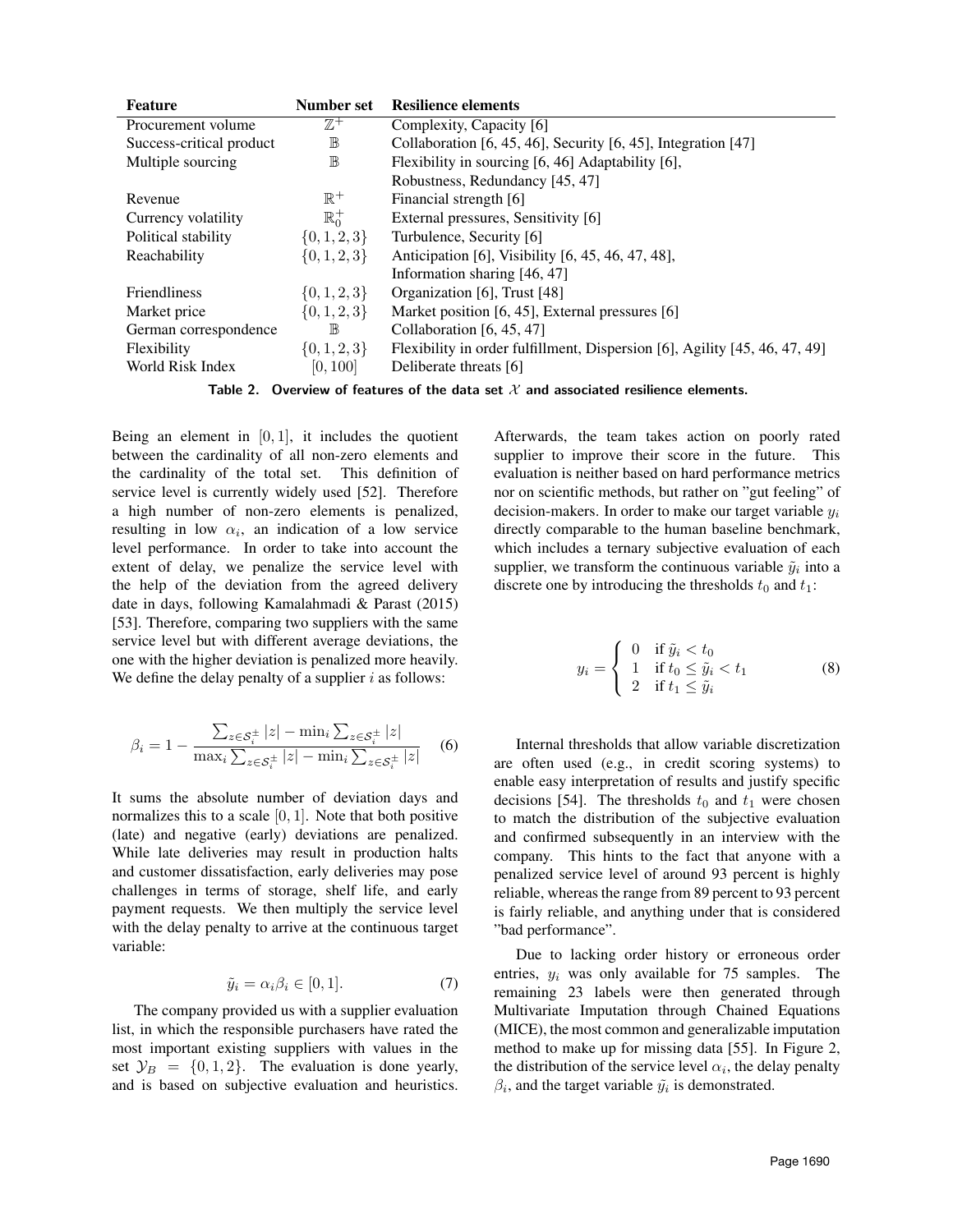

Figure 2. The distribution of the service level  $\alpha_i$ , the delay penalty  $\beta_i$ , and  $\tilde{y}_i$ .

#### 3.3. Developing and training the model

After developing  $X$  and  $Y$ , we could define the sequence

$$
\mathcal{M} = ((x_1, y_1), ..., (x_n, y_n))
$$
\n(9)

of pairs from  $X \times Y$ . Our aim was to find a function  $f: \mathcal{X} \to \mathcal{Y}$ , which predicts  $y_i \in \mathcal{Y}$  for arbitrary  $x_i \in \mathcal{X}$ . The discrete target variable  $\tilde{y}_i$  allowed us to formulate this as a classification problem.

The real-world data noise, the low samples-to-features ratio [56], and the presence of few categorical features led us to tree-based classification algorithms that can also be applied to small data sets. We applied the random forest (RF) algorithm, a supervised machine learning method, which consists of a combination of decision trees to provide accurate and stable predictions, as it frequently outperforms other classification methods such as logistic regression and  $k$  nearest neighbors [57]. In order to further increase the robustness of our results, RF was applied within a bootstrapping framework [58]. One big advantage of tree-based models is their high resistance against irrelevant variables, in comparison to neural networks or kernel methods [49]. During model performance analysis, we evaluated the inclusion of features by considering the variable importance, which measured how effective a feature is at reducing uncertainty in the model [59].

As the data with a sample size of  $n = 98$ , the distribution of labels revealed highly imbalanced data, i.e., many samples leaning toward  $y_i = 0$  or  $y_i = 2$ . This may bias prediction results and have an effect on how well the model predicts resilience. Using Synthetic Minority Oversampling Technique (SMOTE), we balanced the label distribution of classes by generated samples for the minority classes in order to reach  $n = 132$  [60].

Since this set was still rather small, results may

suffer from low generalizability. To mitigate this, we applied a method known as bootstrapping, a resampling technique, where samples are drawn randomly with replacement from our data set to build a model. By repeating this step many times, the distribution of the results got closer to the real distribution [58]. A summarization of all data manipulation steps are demonstrated in Table 3. In our case,  $n = 132$  instances were drawn randomly with replacement from the data set.

|                                         | <b>Description</b>            | $n_x$ | $n_{\bm{u}}$ |  |
|-----------------------------------------|-------------------------------|-------|--------------|--|
|                                         | Cleaned data set              | 98    | 75           |  |
|                                         | MICE for missing labels       | 98    | 98           |  |
| 3                                       | SMOTE for balancing classes   | 132   | 132          |  |
|                                         | Bootstrapping during training | 132   | 132          |  |
| Table 3. Steps to augment training set. |                               |       |              |  |

In order to prevent the model from overfitting (i.e., an inherent lack of generalizability), regularization steps were introduced. We thus implemented a grid search on hyperparameters such as the number of trees, the maximum depth of trees, the maximum number of features, and the maximum number of samples. Moreover, during training of the model, a  $k$ -fold cross validation was performed, randomly splitting the data in training and testing sets in each iteration, over which model performance metrics were averaged.

#### 3.4. Benchmarking the results

In the last phase, we tested whether our model beats the current supplier evaluation. We therefore directly benchmarked the ternary predictions against the subjective supplier assessment by the purchasers, in terms of accuracy, precision, and recall.

## 4. Results

We performed a total of 500 bootstrapping iterations, each time drawing 132 samples with replacement from the generated data set and performing a 5-fold cross validation on the data set. Thereby, in each iteration, we split the samples in five sets. The model is trained on four sets (80 percent) and tested on the remaining data (20 percent). Each bootstrapping iteration, consists of five training and testing phases, so that each of the five sets is used for testing once. The mean scores over all bootstrapping iterations of the five cross validation steps were stored and afterwards evaluated.

First, in order to measure the predictive performance of our approach, we calculated several metrics on the testing data sets. For investigating overall model performance, we first calculated the accuracy of our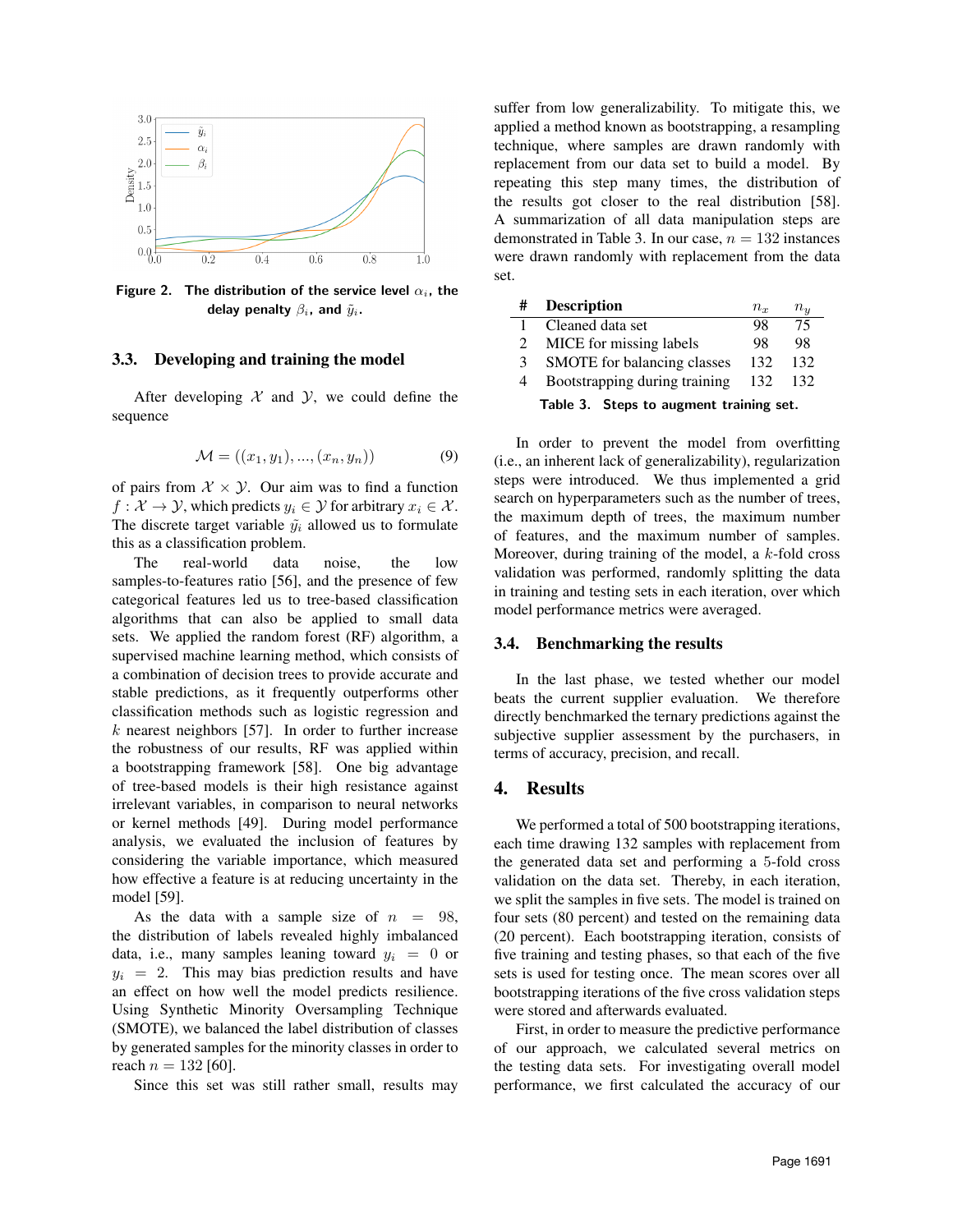predictions (the percentage of suppliers that were correctly classified as "resilient", "partially resilient" or "not resilient"). We also calculated the precision, recall, and the AUC ("area under the curve"). The overall accuracy of our prediction models is 79 percent. However, high precision values (83 percent), high recall (70 percent) and high AUC (82 percent) are more important for evaluating the model.



Figure 3. Variable importance of each feature.

Second, to get a more detailed understanding of the role of individual variables in predicting supplier resilience, we investigated the importance of each variable for the prediction model (see Figure 3). The term "variable importance" reflects the relative contribution of each measure to the overall prediction model. Thus, the higher this value, the higher the variable's importance for making accurate predictions. Figure 3 shows that the variable measuring the procurement volume and revenue of a supplier is the most important one for predicting supplier resilience. At the same time, multiple sourcing and friendliness rank similarly high. Political stability, currency volatility, and the World Risk Index are of relatively lower importance. We elaborate the theoretical implications of these results in the discussion section.

Last, we benchmarked our results against the subjective evaluations of purchasers. In terms of Mean Absolute Percentage Error, our model achieved a 139 percent performance improvement over human baseline when considering the service level with an accuracy of 79 percent vs. 33 percent, precision of 83 percent vs. 29 percent and recall of 70 percent vs. 29 percent.

## 5. Discussion

Corroborative with [4, 16, 33, 39], we estimated the service level for suppliers as a direct indicator for resilience, as it is key in managing both uncertainties and unexpected risks. While [61] solely used service level as the resilience metric, we extended this definition to include the quality of service by including  $\beta_i$  [53]. As managers require performance metrics to monitor supply chain operations [62] and to understand the resilience of increasing complex supply networks [31], we suggest a single metric instead of a metric set. This is confirmed by the company, as, in their words, "a KPI overload would lead quickly to overwhelming purchasers". Furthermore, as mentioned by [63], on-time delivery is a suitable KPI to measure and track security, flexibility, knowledge management, and collaboration, which are key resilience factors [3, 45, 47]. This implicates that the proposed value is of high relevance in terms of operationalizing resilience.

As demonstrated in Figure 3, the procurement volume and revenue were the most decisive factors in the model. As hard financial metrics, these determine the size of a supplier and the dependence of the company toward this supplier, respectively. The financial dependency on a supplier thus plays a decisive role in predicting their resilience [6]. In agreement to the findings of [6, 45, 46, 47], single/multiple sourcing plays a significant role in estimating the resilience of the supplier. Most subjective factors (i.e., reachability, flexibility, market price, political stability) have scored low importance, apart from friendliness. Thus we assume that friendliness – an indicator for trust [48] and organization  $[6]$  – is the factor, which can be best estimated subjectively on a phone call or during a meeting. Surprising to us was that flexibility played a relatively low role. This may stem from the human bias in the decision, as for many the score did not reflect how suppliers reacted in case of a plan change, but rather how flexible they "seemed".

In general, our model recommends a higher consideration of the set of features with high importance (i.e., revenue, multiple sourcing, friendliness, and procurement volume). The less important factors might be more relevant when we consider reactive resilience in the disaster management. Since our data contains relatively few disruptions, as the company has not been strongly affected from the COVID-19 crisis, our model seems to be more suitable for proactive, daily use. We can thereby categorize the current study into the proactive resilience research stream. Further efforts may be made to extend the model for reactive disaster management cases, especially for those companies that have been more strongly affected.

Furthermore, country-specific features including the political stability, currency volatility, and the World Risk Index played a minor role toward resilience in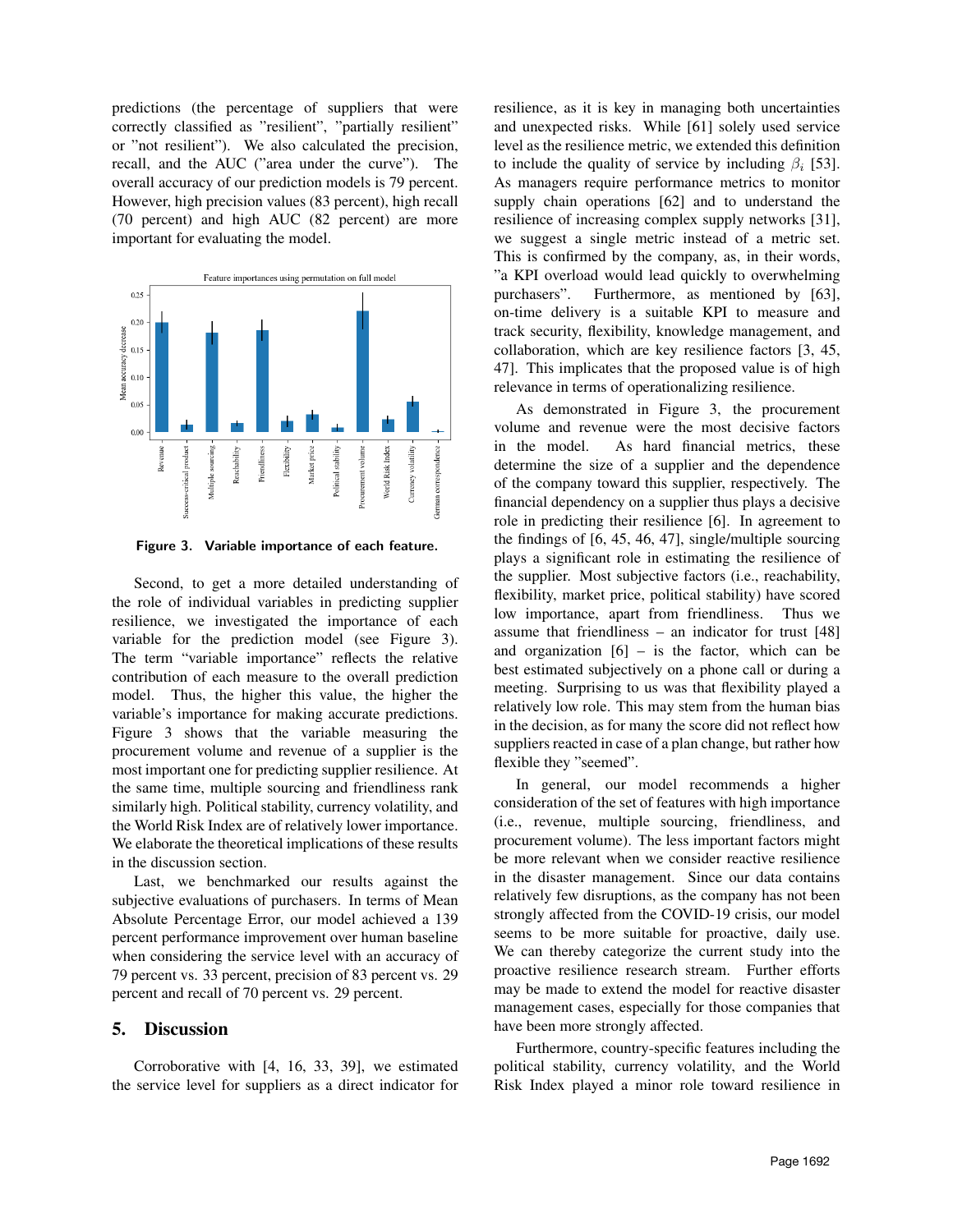our model, which may be due to the high percentage of suppliers in Switzerland, a highly politically stable country. Low-cost country sourcing would offer a different perspective [42].

Applying machine learning algorithms on real-world data – often incomplete and underrepresented – inherently comes with challenges. We have therefore introduced pre-processing two steps to augment and improve the data set. MICE is a method to impute incomplete data by Fully Conditional Specification (FCS) [55]. Unlike other methods such as Joint Modeling [64], FCS is the best suited method for our approach, as it does not require assumptions about the distribution of missing data, but compares missing data on a variable-by-variable basis [55].

We observed that the category of suppliers, who are "partially resilient", i.e., neither "resilient" nor "not resilient", has potential for supplier development and should be tracked, such that they do not slip into the "not resilient" category. As the given label distribution was inherently imbalanced, we used SMOTE to oversample this minority class [60]. Due to the lack of sample data, the undersampling of the majority classes – often used in literature [65, 66] – would not have been an alternative. Through the generation of synthetic minority data, our model can be further generalized "to carve broader decision regions" [60].

## 5.1. Limitations

Naturally, the results of this study come with limitations and constraints. Many companies from the manufacturing industry currently struggle with proper digital documentation, especially in procurement, one of the major barriers to digitalization (i.e., "garbage in garbage out"). Whereas studies like [4, 16, 33] use purely simulated data, we managed to clean and augment real-world data, increasing the practicability of the approach. When comparing the model and feature set to existing supervised machine learning approaches to predict resilience (e.g., [14, 16]), however, our model is one of the first ones that is based on real-world supplier data. As with all real-world data in the order history and the supplier evaluation may be incomplete or erroneously entered manually. Through exploratory data analysis, these pitfalls have been identified and considered, such as filtering statistically insignificant variables and cleaning erroneous entries.

Additionally, the small sample size drove us to apply resampling techniques and other statistical approaches. Using techniques like MICE, SMOTE, and bootstrapping during training allowed us to fill gaps and increase the sample size. However, these techniques

may come with a few caveats, such as artificial bias.

## 6. Conclusion and future research

This study presents the first practical, easy-to-use, and fast supplier resilience prediction model based on real-world data in the Swiss manufacturing industry. Through data mining of primary ERP data (supplier list and order history) as well as publicly available secondary data and no further insights into the supply chain, we built and cleaned a data set estimating the resilience of each supplier through performance. We augmented and completed the data set through MICE, SMOTE, and bootstrapping, achieving a model accuracy score of 79 percent of predicting correctly, whether a supplier is resilient, partially resilient, or not resilient. This is coupled with high precision (83 percent), recall (70 percent) and high AUC (83 percent). The model outperforms the human benchmark by 139 percent. It is a bridge between quantitative and qualitative research streams promoting proactive resilience. It includes a multiplicative performance metric to penalize service level of suppliers and develop a simple model, which requires little data for relatively high performance. With the help of the model's prediction, purchasers can automatically pre-assess new suppliers in the future, when looking to source new products or switch suppliers, with previously unused ERP data.

In future research endeavors, the feature set could be augmented by the additional integration of more company- and supply-chain specific resilience elements stemming from external data sources, such as proprietary risk data, sustainability factors, and creditworthiness of suppliers. Moreover, the implementation of APIs to ERP systems would allow a real-time and seamless transfer of data to further automate the estimations.

## References

- [1] P. Trkman and K. McCormack, "Supply chain risk in turbulent environments—a conceptual model for managing supply chain network risk," *International Journal of Production Economics*, vol. 119, no. 2, pp. 247–258, 2009.
- [2] V. Jacob, "The economic aftermath of hurricane katrina," *The Journal of Economic Perspectives*, vol. 22, no. 4, pp. 135–154, 2008.
- [3] T. J. Pettit, K. L. Croxton, and J. Fiksel, "Ensuring supply chain resilience: Development and implementation of an assessment tool," *Journal of Business Logistics*, vol. 34, no. 1, pp. 46–76, 2013.
- [4] D. Ivanov, "Predicting the impacts of epidemic outbreaks on global supply chains: A simulation-based analysis on the coronavirus outbreak (covid-19/sars-cov-2)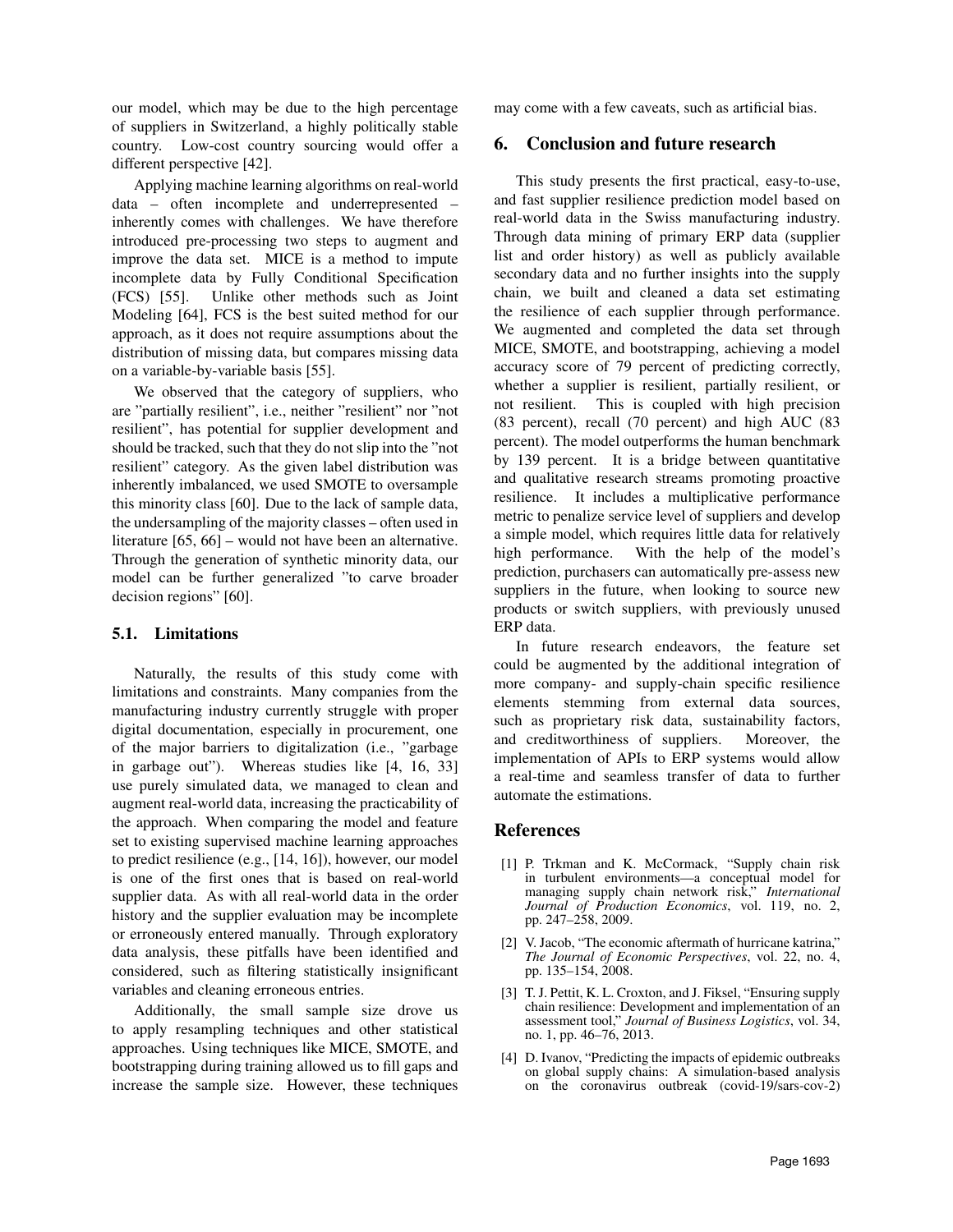case," *Transportation Research Part E: Logistics and Transportation Review*, vol. 136, p. 101922, 2020.

- [5] J. Fiksel, M. Polyviou, K. Croxton, and T. Pettit, "From risk to resilience: Learning to deal with disruption," *MIT Sloan Management Review*, vol. 56, pp. 79–86, Dec. 2015.
- [6] T. Pettit, J. Fiksel, and K. Croxton, "Ensuring supply chain resilience: Development of a conceptual framework," *Journal of Business Logistics*, vol. 31, pp. 1–21, 2010.
- [7] E. P. Dalziell and S. T. McManus, "Resilience, vulnerability, and adaptive capacity: implications for system performance," *International Forum for Engineering Decision Making (IFED)*, 2004.
- [8] J. Fiksel, "Sustainability and resilience: toward a systems approach," *Sustainability: Science, Practice and Policy*, vol. 2, no. 2, pp. 14–21, 2006.
- [9] S. Melnyk, D. J. Closs, S. Griffis, C. Zobel, and J. Macdonald, "Understanding supply chain resilience," *Supply Chain Management Review*, vol. 18, pp. 34–41, 2014.
- [10] J. Yossi Sheffi, James B. Rice, "A supply chain view of the resilient enterprise," *MIT Sloan Management Review*, vol. 47, no. 1, pp. 41–48, 2005.
- [11] D. Ivanov and A. Dolgui, "A digital supply chain twin for managing the disruption risks and resilience in the era of industry 4.0," *Production Planning & Control*, vol. 32, no. 9, pp. 775–788, 2021.
- [12] M. Ungar, "Qualitative contributions to resilience research," *Qualitative Social Work*, vol. 2, pp. 85–102, 03 2003.
- [13] J. Pires Ribeiro and A. Barbosa-Povoa, "Supply chain resilience: Definitions and quantitative modelling approaches – a literature review," *Computers Industrial Engineering*, vol. 115, pp. 109–122, 2018.
- [14] S. Hosseini and D. Ivanov, "A new resilience measure for supply networks with the ripple effect considerations: a bayesian network approach," *Annals of Operations Research*, 2019.
- [15] D. Ivanov, "Predicting the impacts of epidemic outbreaks on global supply chains: A simulation-based analysis on the coronavirus outbreak (covid-19/sars-cov-2) case," *Transportation Research Part E: Logistics and Transportation Review*, vol. 136, p. 101922, 2020.
- [16] I. M. Cavalcante, E. M. Frazzon, F. A. Forcellini, and D. Ivanov, "A supervised machine learning approach to data-driven simulation of resilient supplier selection in digital manufacturing," *International Journal of Information Management*, vol. 49, pp. 86–97, 2019.
- [17] S. Parkash and V. K. Kaushik, "Supplier performance monitoring and improvement (spmi) through sipoc analysis and pdca model to the iso 9001 qms in sports goods manufacturing industry.," *LogForum*, vol. 7, no. 4, 2011.
- [18] O. M. Araz, T.-M. Choi, D. L. Olson, and F. S. Salman, "Data analytics for operational risk management," *Decision Sciences*, vol. 51, no. 6, pp. 1316–1319, 2020.
- [19] J. Blackhurst, C. W. Craighead, D. Elkins, and R. B. Handfield, "An empirically derived agenda of critical research issues for managing supply-chain disruptions, *International Journal of Production Research*, vol. 43, no. 19, pp. 4067–4081, 2005.
- [20] P. R. Kleindorfer and G. H. Saad, "Managing disruption risks in supply chains," *Production and Operations Management*, vol. 14, no. 1, pp. 53–68, 2005.
- [21] M. Christopher and H. Peck, "Building the resilient supply chain," *The International Journal of Logistics Management*, vol. 15, no. 2, pp. 1–14, 2004.
- [22] C. Harland, R. Brenchley, and H. Walker, "Risk in supply networks," *Journal of Purchasing and Supply Management*, vol. 9, no. 2, pp. 51–62, 2003.
- [23] I. Manuj and J. T. Mentzer, "Global supply chan risk management," *Journal of Business Logistics*, vol. 29, no. 1, pp. 133–155, 2008.
- [24] S. M. Wagner and C. Bode, "An empirical examination of supply chain performance along several dimensions of risk," *Journal of Business Logistics*, vol. 29, no. 1, pp. 307–325, 2008.
- [25] E. Simangunsong, L. C. Hendry, and M. Stevenson, "Supply-chain uncertainty: a review and theoretical foundation for future research," *International Journal of Production Research*, vol. 50, no. 16, pp. 4493–4523, 2012.
- [26] J. G. A. J. van der Vorst and A. J. M. Beulens, "Identifying sources of uncertainty to generate supply chain redesign strategies," *International Journal of Physical Distribution & Logistics Management*, vol. 32, no. 6, pp. 409–430, 2002.
- [27] J. Wang, R. Dou, R. Muddada, and W. Zhang, "Management of a holistic supply chain network for proactive resilience: Theory and case study," *Computers & Industrial Engineering*, vol. 125, pp. 668–677, 2018.
- [28] L. T. T. Dinh, H. Pasman, X. Gao, and M. S. Mannan, "Resilience engineering of industrial processes: Principles and contributing factors," *Journal of Loss Prevention in the Process Industries*, vol. 25, no. 2, pp. 233–241, 2012.
- [29] D. Ivanov, "An adaptive framework for aligning (re)planning decisions on supply chain strategy, design, tactics, and operations," *International Journal of Production Research*, vol. 48, no. 13, pp. 3999–4017, 2010.
- [30] T. Wu, J. Blackhurst, and P. O'grady, "Methodology for supply chain disruption analysis," *International Journal of Production Research*, vol. 45, no. 7, pp. 1665–1682, 2007.
- [31] A. Zavala, D. Nowicki, and J. E. Ramirez-Marquez, "Quantitative metrics to analyze supply chain resilience and associated costs," *Proceedings of the Institution of Mechanical Engineers, Part O: Journal of Risk and Reliability*, vol. 233, no. 2, pp. 186–199, 2019.
- [32] H. Carvalho, A. P. Barroso, V. H. Machado, S. Azevedo, and V. Cruz-Machado, "Supply chain redesign for resilience using simulation," *Computers & Industrial Engineering*, vol. 62, no. 1, pp. 329–341, 2012.
- [33] H. Carvalho, A. Barroso, V. Machado, S. Azevedo, and V. Cruz-Machado, "Supply chain resilience: A simulation study: proceedings of the international conference on instrumentation," *Measurement, Circuits and Systems, ICIMCS2011*, pp. 12–13, 2011.
- [34] S. R. Cardoso, A. Paula Barbosa-Póvoa, S. Relvas, and A. Q. Novais, "Resilience metrics in the assessment of complex supply-chains performance operating under demand uncertainty," *Omega*, vol. 56, pp. 53–73, 2015.